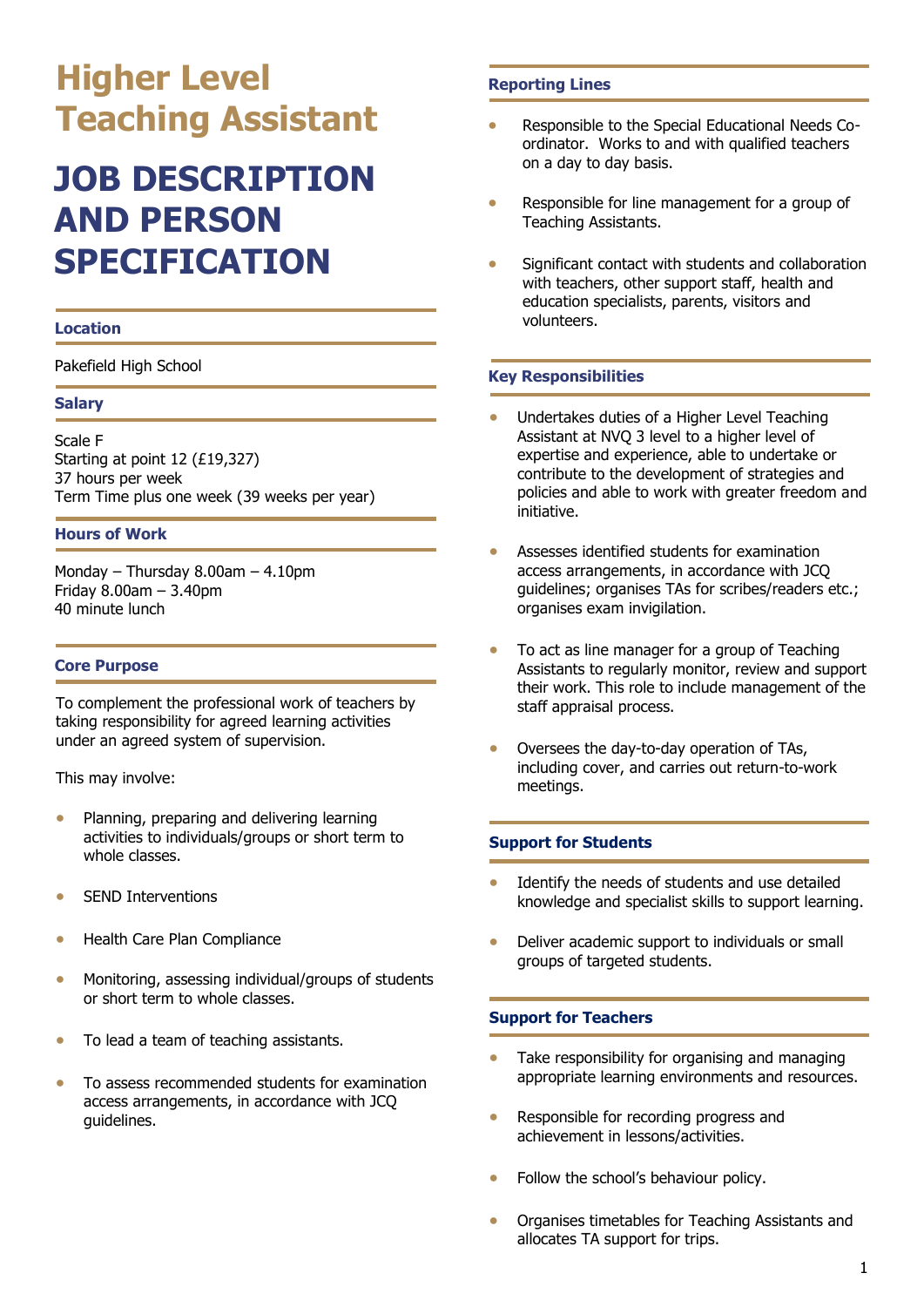## **Support for Curriculum**

- Uses ICT effectively for learning activities and developing students' competence and independence in its use. Able to select and prepare the necessary resources to teach learning activities.
- Takes responsibility for advising on the appropriate deployment and use of specialist aids/resources/equipment.

## **Support for the School**

- Assists with the development of school policies and procedures relating to child protection, SEN, health safety and security, confidentiality and data protection.
- Participating and assisting in multi-agency approaches to support students.
- Takes responsibility for the provision of out of school learning activities within guidelines established by the school.
- To undertake other similar duties and activities within the grade and scope of the post as directed by the Head of School.

## **Other Opportunities**

- Play an active role in academy life and make a positive contribution to the ethos of the academy.
- Actively participate in whole academy CPD.

 Perform additional duties and tasks required for the effective operation of the academy.

## **Variations**

- As a member of the staff of the school the post holder must respect confidentiality and act at all times in the interests of the good name of the school and the health, well-being and good progress of its students. Staff must also display personal standards at work and in the local community that are fitting for a person associated with the education of young people.
- Undertake other duties; to commensurate to the post holder's abilities, position and grade, as requested by the line manager, of a similar nature to those listed above, even if not individually itemised.
- Support the needs of the academy, taking into account individual strengths and areas for development, by accepting adjustments to the exact remit following annual job description review.
- Understand that the duties specified above are therefore neither exclusive nor exhaustive and may change over time.

This job description will be reviewed a least once per year and may be subject to amendment or modification at any time after consultation with the postholder.

It is not a comprehensive statement of procedures and tasks, but sets out the general expectations of the school in relation to the postholder's responsibilities and duties.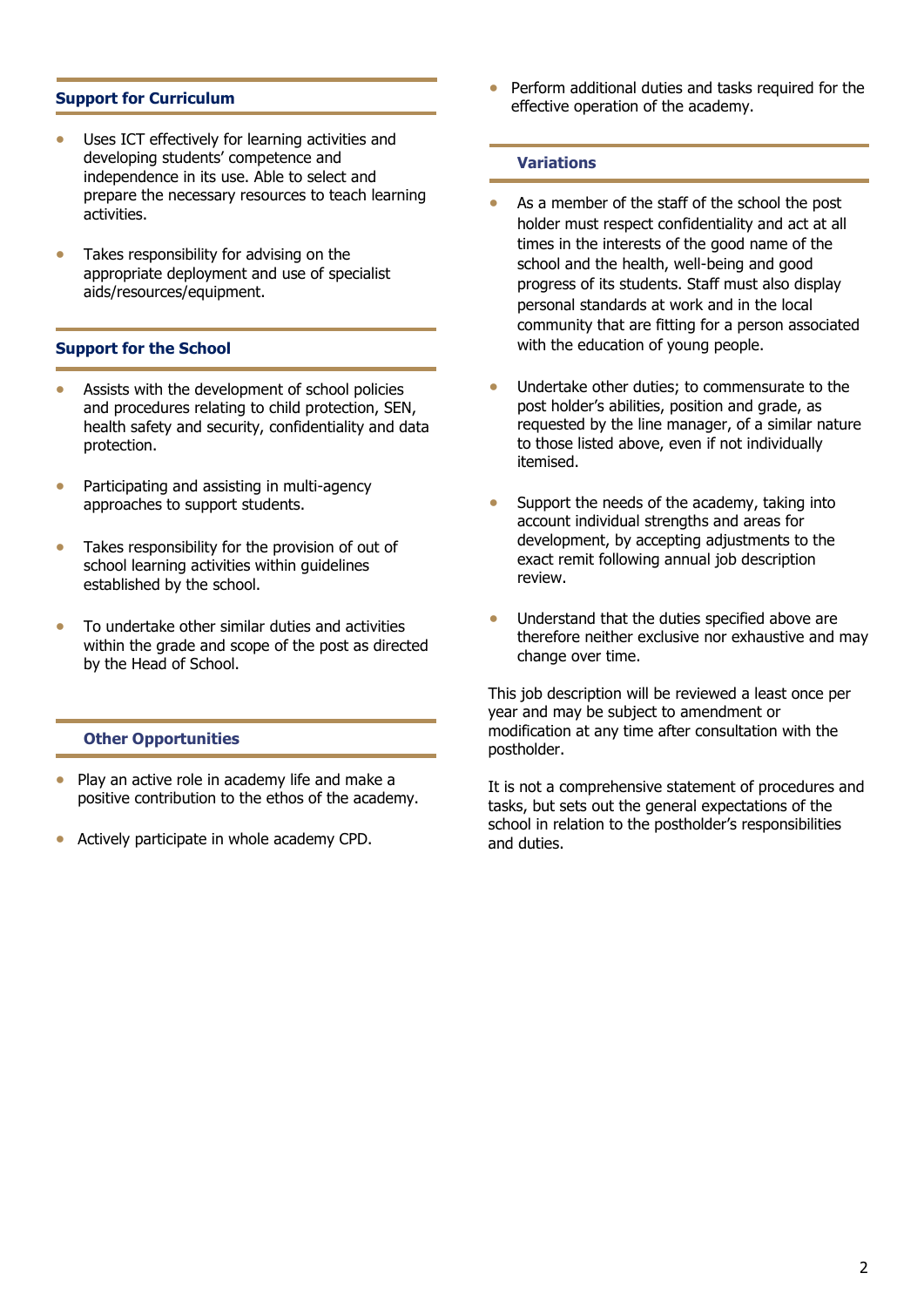|                                                 | <b>ESSENTIAL</b>                                                                                                                                                                                                                                                                                                                                                                                                                                                                                                                                                                                                                                                                                                                                                                                                                                                                                                                                                                                                           | <b>DESIRABLE</b>                                                                                                                                                                                                                                                                                    |
|-------------------------------------------------|----------------------------------------------------------------------------------------------------------------------------------------------------------------------------------------------------------------------------------------------------------------------------------------------------------------------------------------------------------------------------------------------------------------------------------------------------------------------------------------------------------------------------------------------------------------------------------------------------------------------------------------------------------------------------------------------------------------------------------------------------------------------------------------------------------------------------------------------------------------------------------------------------------------------------------------------------------------------------------------------------------------------------|-----------------------------------------------------------------------------------------------------------------------------------------------------------------------------------------------------------------------------------------------------------------------------------------------------|
| <b>Qualifications</b>                           | $\bullet$<br>5 GCSEs A*-C including English and Maths<br>or equivalent NVQ Level 2<br>NVQ Level 3 or equivalent in a relevant<br>$\bullet$<br>subject<br>HLTA Status (it is essential that Higher<br>Level Teaching Assistants are assessed<br>against and meet the HLTA standards)                                                                                                                                                                                                                                                                                                                                                                                                                                                                                                                                                                                                                                                                                                                                        | $\bullet$<br><b>Qualified Teacher Status</b><br>Appropriate first aid training<br>$\bullet$<br>$\bullet$<br>Certificate of Psychometric Testing,<br>Assessment and Access Arrangements<br>(CPT3A) or equivalent.                                                                                    |
| <b>Experience</b>                               | Significant experience of working with<br>۰<br>children in an education setting<br>Experience of delivering evidence based<br>interventions that accelerate learning                                                                                                                                                                                                                                                                                                                                                                                                                                                                                                                                                                                                                                                                                                                                                                                                                                                       | Experience in a relevant specialism e.g.<br>$\bullet$<br>Art/Music/Sport/Autism/Dyslexia<br>Experience working with a range of<br>$\bullet$<br>staff at all levels                                                                                                                                  |
| <b>Knowledge and</b><br><b>Technical Skills</b> | $\bullet$<br>Good understanding of children / young<br>people's development and learning<br>processes<br>Understanding of individual children and<br>young peoples' needs<br>An understanding that children / young<br>people have differing needs and<br>knowledge of inclusive practice<br>Demonstrable ICT skills and ability to use<br>them as part of the learning process, or,<br>the ability to develop ICT skills in a<br>reasonable timeframe<br>Good written and verbal communication<br>skills: able to communicate effectively and<br>build good relationships with all teachers,<br>children, young people, families and carers<br>Solution focussed with the ability to be<br>creative in response to challenging<br>situations<br>Able to work independently without direct<br>supervision.<br>Able to encourage students to learn and<br>inspire a good work ethic<br>Has high expectations and aspirations for<br>all students.<br>Able to challenge student behaviour and<br>challenge underperformance. | $\bullet$<br>Knowledge of Behaviour Management<br>techniques<br>Knowledge of Child Protection and<br>$\bullet$<br>Health & Safety legislations and<br>procedures<br>Understanding of statutory frameworks<br>$\bullet$<br>relating to teaching<br>Able to interpret a variety of data.<br>$\bullet$ |